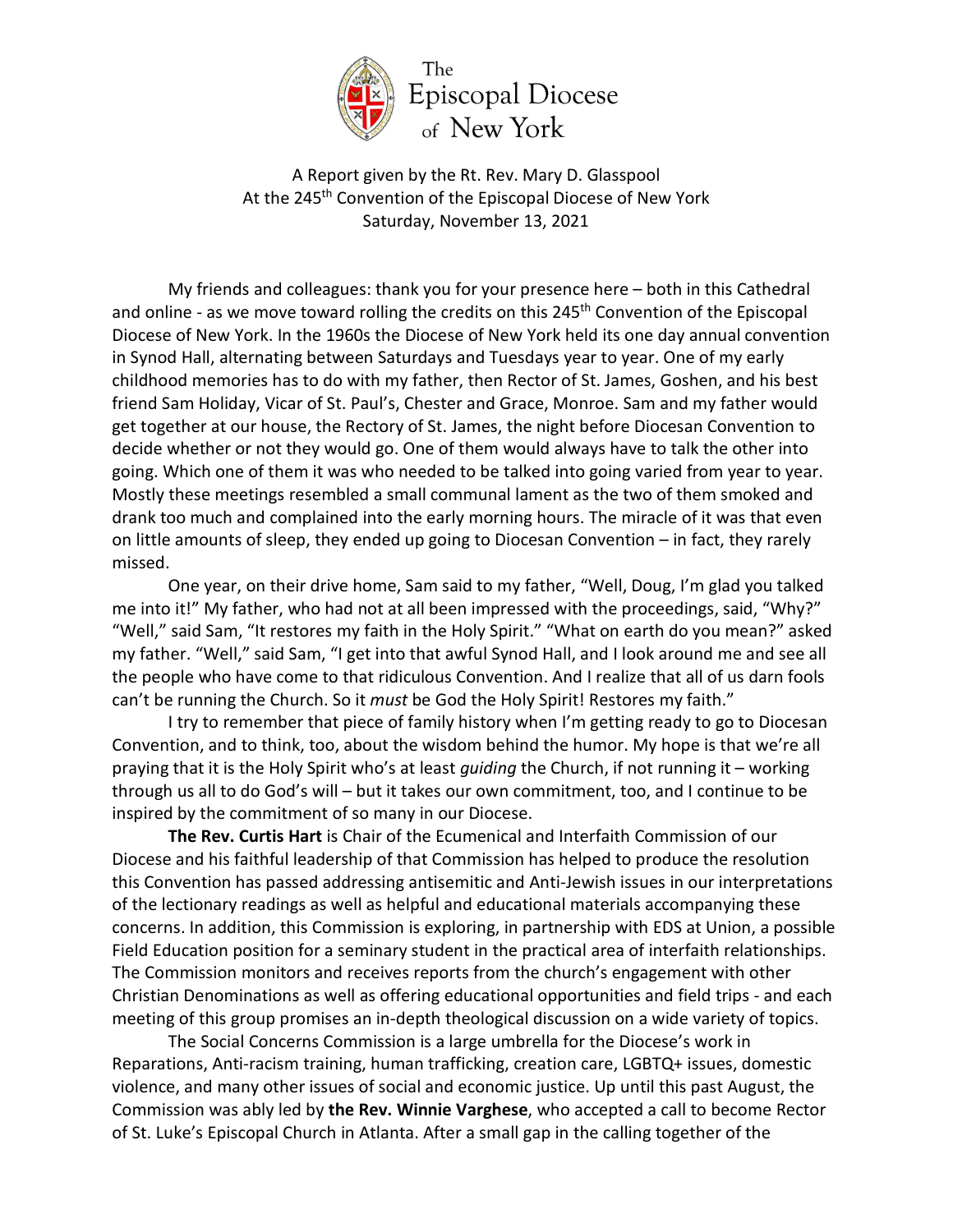Commission, and to my great joy and acceptance, **Carla Burns** has agreed to step in to become Interim Chair of the Social Concerns Commission. Thank you, Carla!

**The Rev. Yamily Bass-Choate** is our Diocesan Liaison for Global Mission, and she provides a variety of different skills in our developing relationships with other Anglican Dioceses around the world. The Global Mission Commission experienced the passing of the baton as **the Rev. Nigel Massey** stepped back from his leadership role and successfully mentored **Patrick Kidd** to take the reins of the Commission. Four short weeks ago today in this very Cathedral, the Global Mission Commission held its 5th annual Global Mission Fair under the theme of *We Are One in Jesus: Recentering Global Mission in God's Reconciliation.* This fair was planned, right from the beginning, as a hybrid event, and the many people who worked on putting it together were thrilled and gratified with the outcomes. **The Rt. Rev. Dickson Chilongani,** Bishop of our Companion Diocese of Central Tanganyika, gave a pre-recorded keynote address, but was available in real time onscreen to answer questions and have a "face-to-face" onscreen conversation with Bishop Dietsche. (I might just comment here that these are not new technologies. Rather, the pandemic has motivated the Episcopal Church to learn to use them and discover how well some of these advances can inform and support God's Mission and our work together.) Sustainable Development Goal Grants - which is a ministry of the entire Diocese – were awarded to Christ Church New Brighton, Staten Island for their work with an Episcopal High School in Liberia; Holyrood Church/Iglesia Santa Cruz for their partnership and work with the Diocese of Puerto Rico in its rebuilding efforts; St. Edmund's Church in the Bronx, for its work with St. Barnabas Church in Okwudor, Nigeria, equipping local farmers and young people to produce food through "Aquaponics"; St. John's Church, Getty Square for their partnership with the Tamilnadu Theological Seminary in a program that addresses health and related issues connected to the pandemic; St. Michael's Church, Manhattan in its partnership with the American Friends of the Episcopal Diocese of Jerusalem for work with mental health at the Children's Clinic at Ahli Arab Hospital in Gaza City; and finally, St. Philip's, Garrison and their partnership with St. James Primary and Secondary School in Kitale, Kenya to build two girls' dormitories with the school. These are outreach efforts in which we can all take pride, because the Diocese of New York has committed itself to the Sustainable Development Goals adopted by the entire Episcopal Church.

The Global Women's Fund continues its work under the able leadership of **Judi Counts** and with Chair-Coadjutor **Dianne Roberts.** GWF used much of the pandemic time rebuilding our infrastructure and systems in order to make our support of the education of women and girls in the Anglican Communion more sustainable and effective. We are always grateful for the work of our Diocesan staff support person, **Sharon Luke.**

The work of the Reparations Committee under the incredible leadership of Co-Chairs **Cynthia Copeland** and **the Rev. Richard Witt** continues to help move the entire Diocese forward in the complicated and necessary work of racial justice and reconciliation. Resolutions we have passed at this convention authored by **Diane Pollard** and **Richard+ and Cynthia** indicate the ongoing progress of our work and invite the entire Diocese into that work. The core values of **Truth, Justice, Integrity,** and **Transformation** signify to us all the *character* in which we hope to live into God's Dream.

Yet another transition in leadership is occurring in our College Chaplaincy Committee. **The Rev. Nils Chittenden** has served for the past five years as Chair of that vibrant group and has asked to pass the baton to a new Chair: **Nicholas Birns,** professor at NYU and parishioner at Grace Church, Manhattan. Nils+ has done a meticulous and spectacular job as Chair, and we will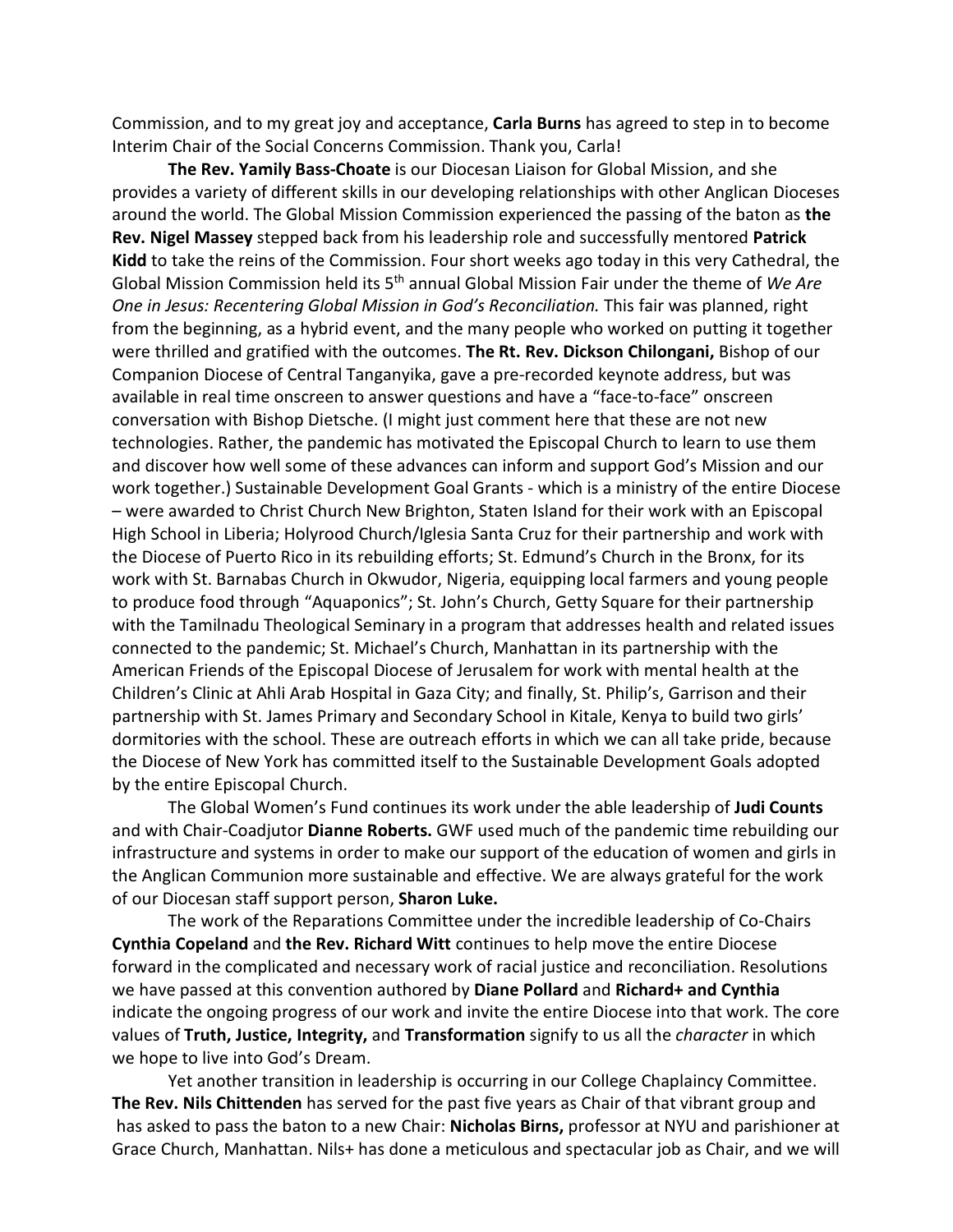miss him as he takes a break to discern what's next. We delight in Nick's leadership as well and look forward to our growing engagement with young adults both on campus and off.

Then there's the work of the Convention Planning Teams. I say *teams* plural, because there are so many people involved not only in the events of today, but also in the planning and execution of the five Rollout Meetings this year; the complex issue of voting; the technologies needed to make things accessible while keeping everyone safe; and the creative urges that work through us to find ever more beautiful ways in which to praise and serve our Loving God together. Secretary of Convention **the Rev. Matt Heyd** has worked tirelessly to expand and diversify participation in Convention and has reached out to countless people to ask for input and suggestions, or to make sure they are appropriately informed. Senior Assistant Secretary **Sara Saavedra** maintains structures, records, and edits almost all of the printed materials connected to Convention. The Executive Planning Team of Chancellor **Alice Yurke,**  Communications Director **Nick Richardson,** Cathedral Liturgist **Peter Ennis,** Coordinator of Music and Liturgy **Jeannine Otis,** IT guru **Geoff Smith,** Resolutions' Chair **Anne Sawyer,** plus the Liaison to the Bishops **Mary Glasspool,** assist Matt+ and Sara in putting together the broad picture. There is a larger planning committee whose members you may have met on the steps of the Cathedral or at lunch or in small groups who have made their own significant contributions. And of course, the Commission chairs, Commissions, and all of YOU are parts of this Convention. If you look at the leadership and think to yourself *Those darn fools couldn't possibly be running this convention,* then perhaps we have at least restored your faith in the Holy Spirit!

I want to offer a special thanks to all those of you who allowed yourselves to be nominated and were *not* elected to whatever office. The people who were elected will receive thanks on the job – but with all my heart I say to those of you who had the courage to put your names forward and are perhaps disappointed or maybe *relieved* at not being elected– please do not be discouraged. You are an important part of the Diocese of New York and I sincerely hope that you will find a way to continue to offer yourselves and your gifts and skills in the ministries that need you. Thank you for being willing to offer yourselves.

I am and will forever be deeply grateful to my brother bishops: +Andy and +Allen. I have learned so much from each of them, and I know that all three of us will work hard to be a balanced team as we help the Holy Spirit move our Diocese through this next transitional chapter in our life together. Along with our General Convention Deputies, we are preparing for the General Convention in Baltimore in June of 2022, followed by the Lambeth Conference in late July and early August of 2022. I ask your prayers for each of these future gatherings, that the Church may show forth the glory of the God we serve and make a positive difference in this world that God created.

Finally, a word about the theme of this convention: *Your faith has made you whole.* Jesus pronounces this statement to a number of people he healed in the Gospels, yet in the Prayer Book Service of *Ministration to the Sick,* it is the story of the ten lepers whom Jesus encountered in Luke's Gospel that is cited. You know the story. Ten lepers come to Jesus as he is traveling to Jerusalem. They keep to the required protocol of social distancing and ask for mercy. Jesus tells them to go and show themselves to the priests. Like a negative COVID test result, that's what's required if they are to return, physically, to the full community. On their way to the priests, they find they have been made clean. One of them, a Samaritan, returns to thank Jesus – and Jesus says to this one: *Your faith has made you well/whole.* The nine others, who may have gone off to get a second opinion, were still *cured* of their leprosy. But the